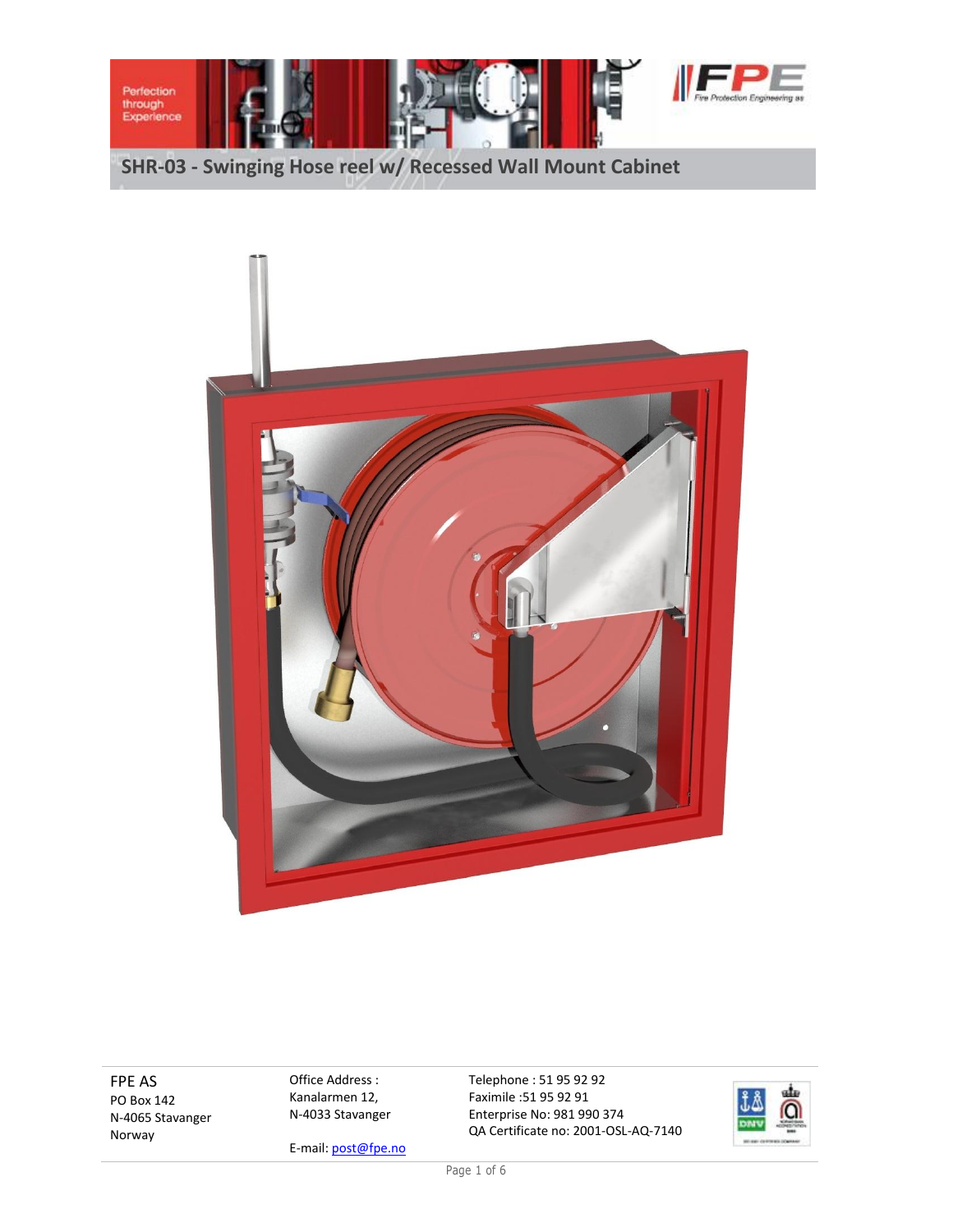

## **SHR-03 – SWINGING HOSE REEL with RECESSED WALL MOUNT CABINET**

### **Standard material**:

Nozzle: Bronze

Cabinet: SST AISI 316, \* Piping: Titanium gr. 2 Valve: Valve: Titanium gr. 2 Hose reel: SST AISI 316 Hose: Codan 5300 (1") and 5400 (1¼")

\* Cabinet flange face and door only is painted.

#### **Installation**

Mount: Recessed box bolted to sidewalls and/or top & bottom of recess.

#### **Operation**

Open isolation valve, remove hose to required length, open nozzle. This model includes a rigid wall mount cabinet. Suitable for installation indoors, the hose reel is typically inside living quarters, workshops and other technical rooms. The cabinet door opens 180 degrees. The hose reel is fixed to a separate bracket that also swings out 180 degrees.

#### **Options**

| Piping:                  | • Cunifer CU 90/10 w/ Alubronze valve<br>• Super Duplex Stainless Steel |
|--------------------------|-------------------------------------------------------------------------|
| Pressure Control:        | • Restriction Orifice<br>• Pressure Control Valve                       |
| Hose:                    | $\bullet$ Size                                                          |
| <b>Working pressure:</b> | 20 barg (290 psig)                                                      |
| <b>Test pressure:</b>    | 30 barg (435 psig)                                                      |

FPE AS PO Box 142 N-4065 Stavanger Norway

Office Address : Kanalarmen 12, N-4033 Stavanger

E-mail: post@fpe.no

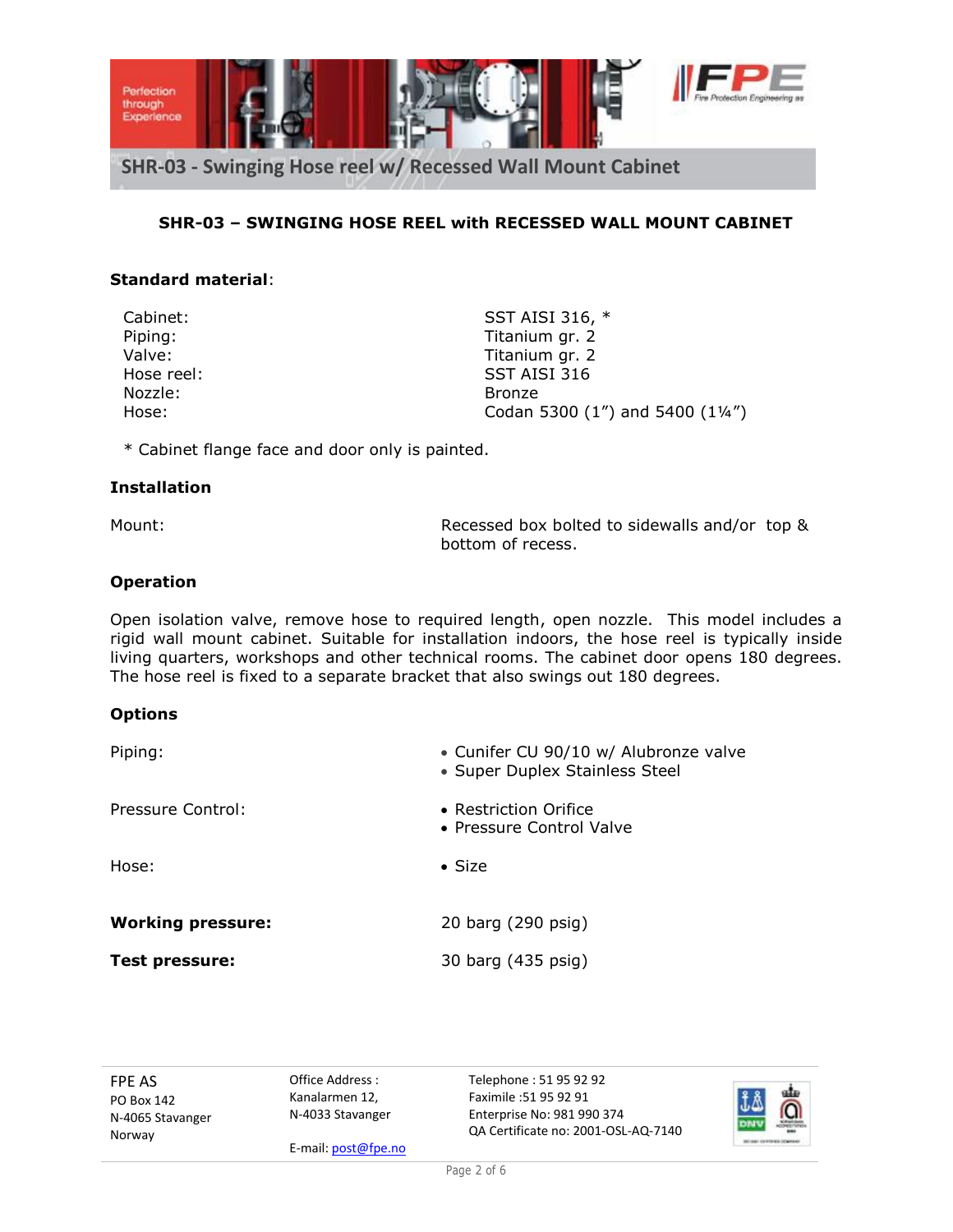

| Type      | Hose size -<br>length    | Cabinet<br>Length | Cabinet<br>Height | Cabinet<br>Depth | Cabinet<br>Flange<br>Length | Cabinet<br>Flange<br>Height | Dry<br>Weight |
|-----------|--------------------------|-------------------|-------------------|------------------|-----------------------------|-----------------------------|---------------|
|           | (in x meter)             | (mm)              | mm)               | (mm)             | (mm)                        | (mm)                        | (kg)          |
| SHR-03-25 | $1 \times 25$            | 840               | 940               | 350              | 930                         | 1030                        | 96            |
| SHR-03-32 | $1\frac{1}{4} \times 25$ | 840               | 940               | 350              | 930                         | 1030                        | 96            |

# **Table 1: SHR-03-XX Dimension and Weight Data**

#### **Table 2: SHR-03-XX Flow Data**

| Hose reel Inlet Pressure                                        | SHR-03-25        | SHR-03-32        |  |  |  |  |
|-----------------------------------------------------------------|------------------|------------------|--|--|--|--|
|                                                                 | w/ 60 gpm nozzle | w/ 60 gpm nozzle |  |  |  |  |
|                                                                 |                  |                  |  |  |  |  |
| barg (psig)                                                     | lpm (gpm)        | lpm (gpm)        |  |  |  |  |
| (87)<br>6                                                       | 112 (30)         | 164 (43)         |  |  |  |  |
| (116)                                                           | 130 (34)         | (50)<br>190      |  |  |  |  |
| 10 (145)                                                        | 145 (38)         | 211 (56)         |  |  |  |  |
| Notes:                                                          |                  |                  |  |  |  |  |
| 1. Nozzle ratings imply XX gpm at 100 psi (7 barg) nozzle inlet |                  |                  |  |  |  |  |
| pressure.                                                       |                  |                  |  |  |  |  |

FPE AS PO Box 142 N-4065 Stavanger Norway

Office Address : Kanalarmen 12, N-4033 Stavanger

E-mail: post@fpe.no

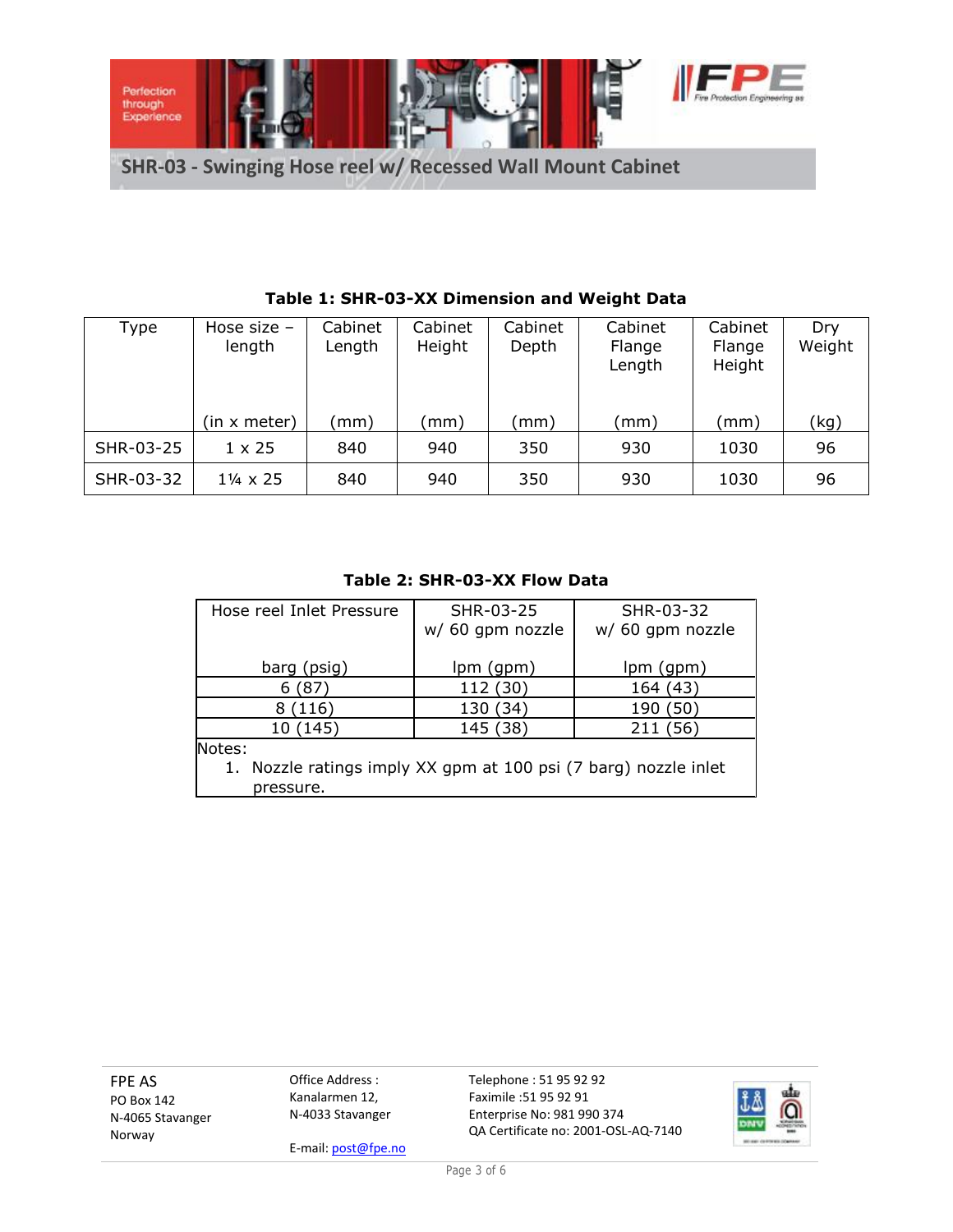

**P&ID**



FPE AS PO Box 142 N-4065 Stavanger Norway

Office Address : Kanalarmen 12, N-4033 Stavanger

E-mail: post@fpe.no

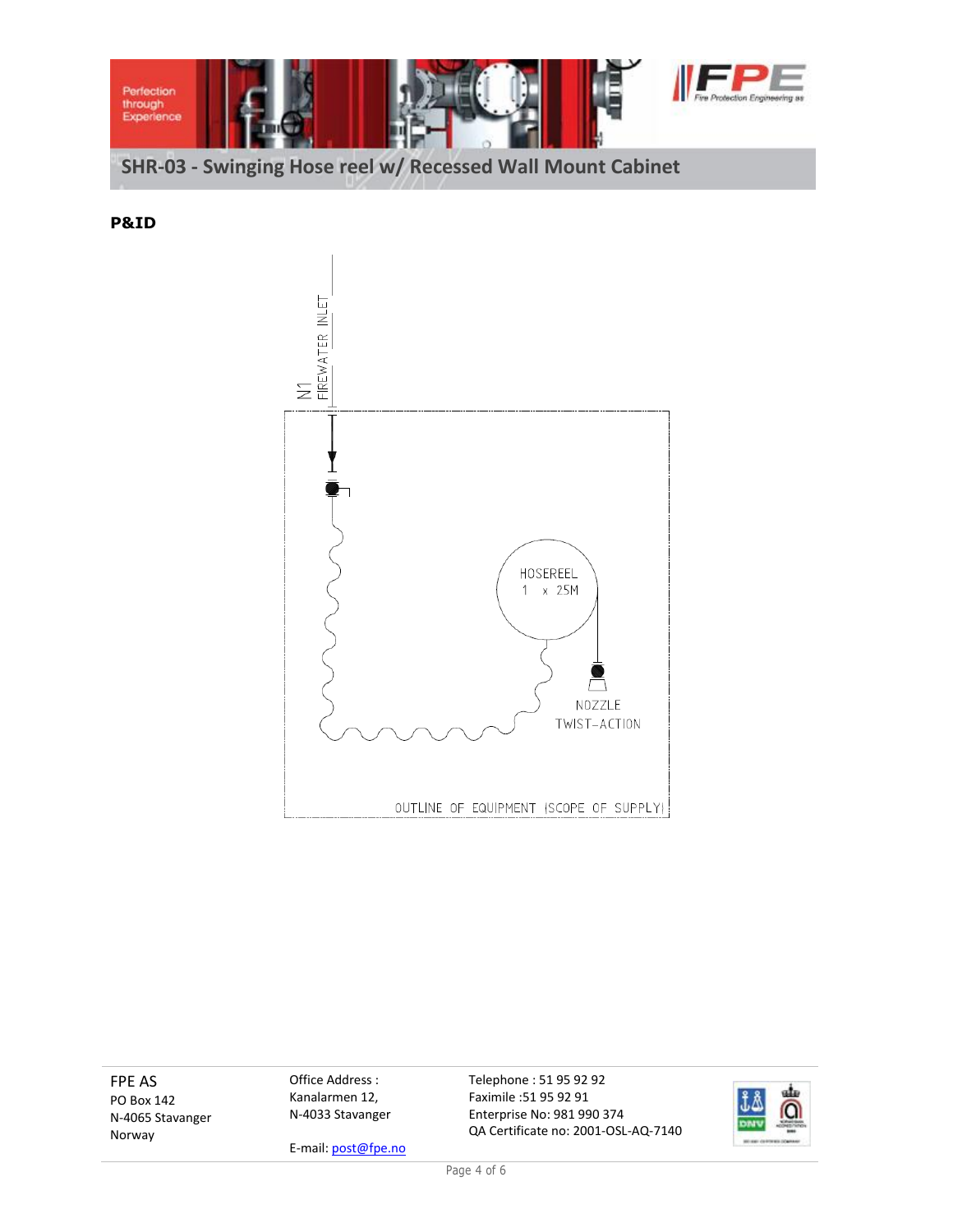



FPE AS PO Box 142 N-4065 Stavanger Norway

Office Address : Kanalarmen 12, N-4033 Stavanger

E-mail: post@fpe.no